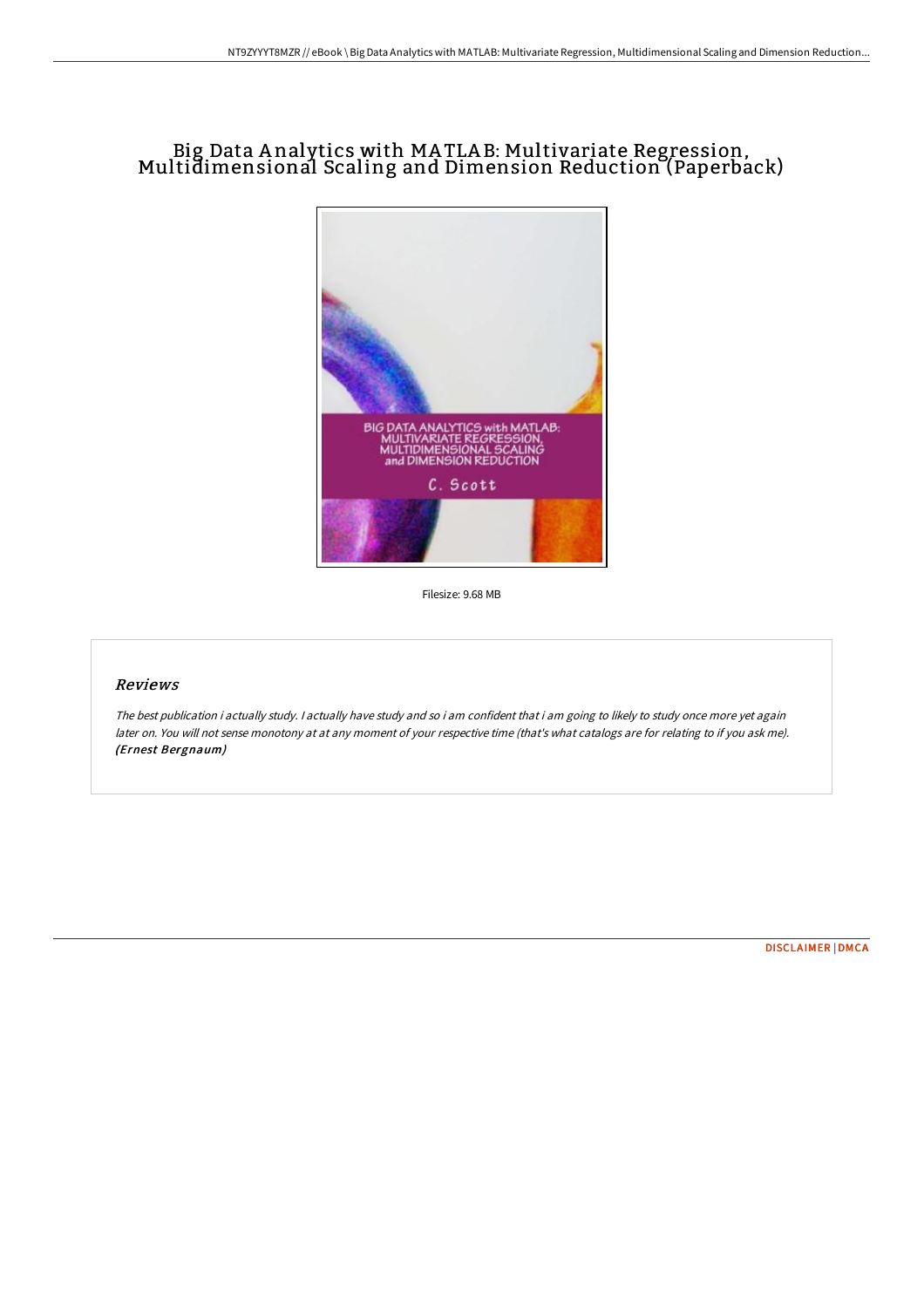## BIG DATA ANALYTICS WITH MATLAB: MULTIVARIATE REGRESSION, MULTIDIMENSIONAL SCALING AND DIMENSION REDUCTION (PAPERBACK)



Createspace Independent Publishing Platform, 2017. Paperback. Condition: New. Language: English . Brand New Book \*\*\*\*\* Print on Demand \*\*\*\*\*.MATLAB has the tools to work with large datasets and apply the necessary data analysis techniques. This book develops the work with Multivariate Regression, Multidimensional Scaling and Dimension Reduction Techniques. Big data analytics examines large amounts of data to uncover hidden patterns, correlations and other insights. With today s technology, it s possible to analyze your data and get answers from it almost immediately - an effort that s slower and less efficient with more traditional business intelligence solutions. The multivariate linear regression model expresses a d-dimensional continuous response vector as a linear combination of predictor terms plus a vector of error terms with a multivariate normal distribution. One of the most important goals in visualizing data is to get a sense of how near or far points are from each other. Often, you can do this with a scatter plot. However, for some analyses, the data that you have might not be in the form of points at all, but rather in the form of pairwise similarities or dissimilarities between cases, observations, or subjects. There are no points to plot. Even if your data are in the form of points rather than pairwise distances, a scatter plot of those data might not be useful. For some kinds of data, the relevant way to measure how near two points are might not be their Euclidean distance. While scatter plots of the raw data make it easy to compare Euclidean distances, they are not always useful when comparing other kinds of inter-point distances, city block distance for example, or even more general dissimilarities. Also, with a large number of variables, it is very difficult to visualize distances unless the data can be represented...

B Read Big Data Analytics with MATLAB: Multivariate Regression, [Multidimensional](http://techno-pub.tech/big-data-analytics-with-matlab-multivariate-regr.html) Scaling and Dimension Reduction (Paperback) Online

Download PDF Big Data Analytics with MATLAB: Multivariate Regression, [Multidimensional](http://techno-pub.tech/big-data-analytics-with-matlab-multivariate-regr.html) Scaling and Dimension Reduction (Paperback)